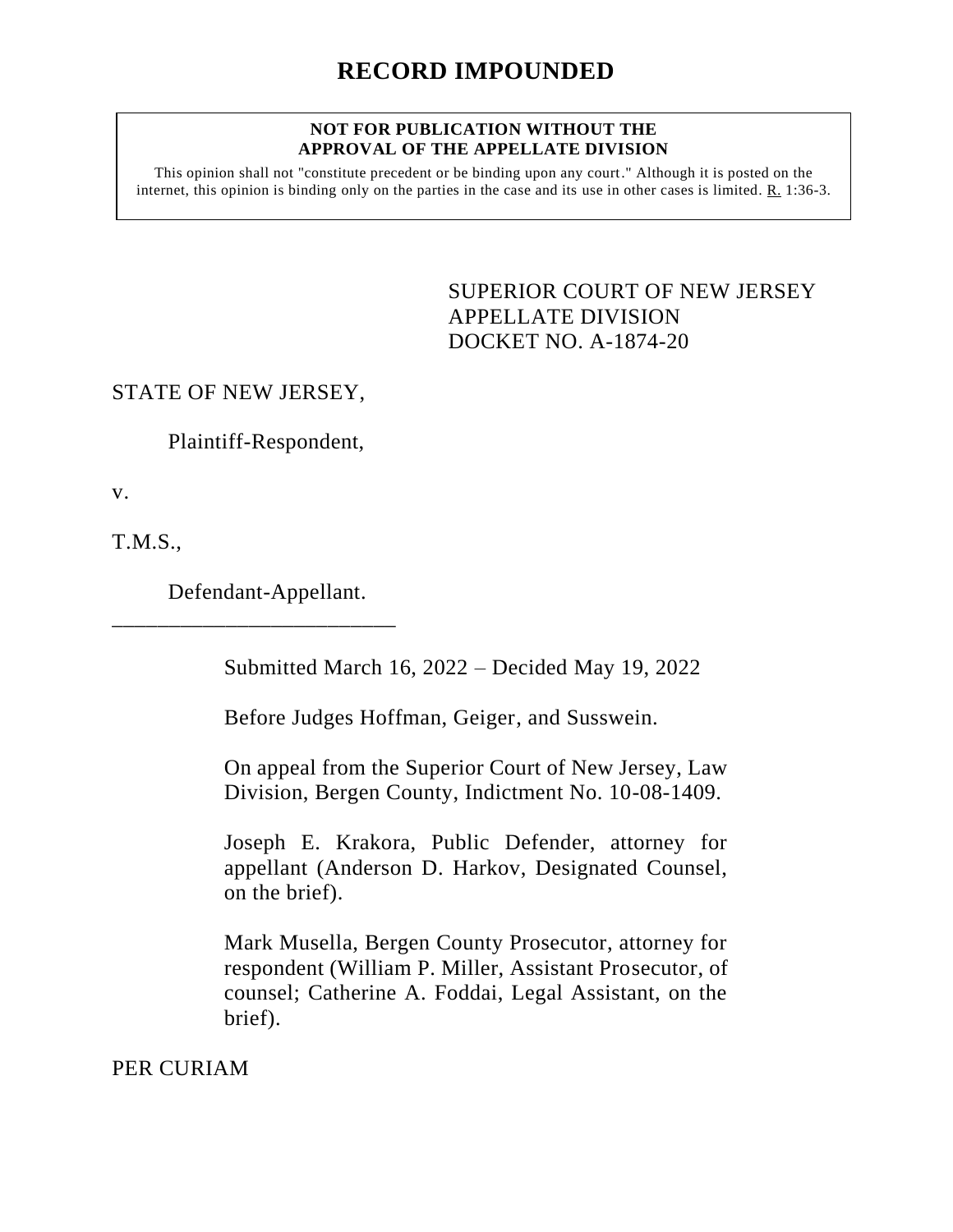Defendant appeals from the October 7, 2020 Law Division order denying his petition for post-conviction relief (PCR). Based on our review of the record, we are unpersuaded by defendant's arguments and affirm.

I.

We glean the following facts from the record. In 2000, defendant worked as a bus driver when he met  $P.H.<sup>1</sup>$ , who worked as a babysitter. P.H. had one child, C.H., born in August 1996. Defendant and P.H. began a romantic relationship, marrying three years later.

Shortly after marrying, defendant and P.H. moved into a home in Hackensack. C.H. lived at the home with defendant and P.H., with C.H. staying in a bedroom upstairs, while defendant and P.H. occupied a downstairs bedroom. In September 2004, defendant and P.H. had another child, S.H., who slept in a crib in the couple's bedroom. Around this time, defendant's eighteen-year-old daughter from a previous relationship, A.S, moved into the home.

Defendant eventually became a driver for an adult day care center. When P.H. began working the night shift as a package handler for FedEx in late 2009, defendant or P.H.'s adult niece cared for C.H. and S.H. at night.

<sup>&</sup>lt;sup>1</sup> We use the initials of defendant, the victim, the victim's mother, and the victim's peers to preserve the privacy of all parties involved. R. 1:38- 3(d)(10)(12), N.J.S.A. 9:6-8.10(a).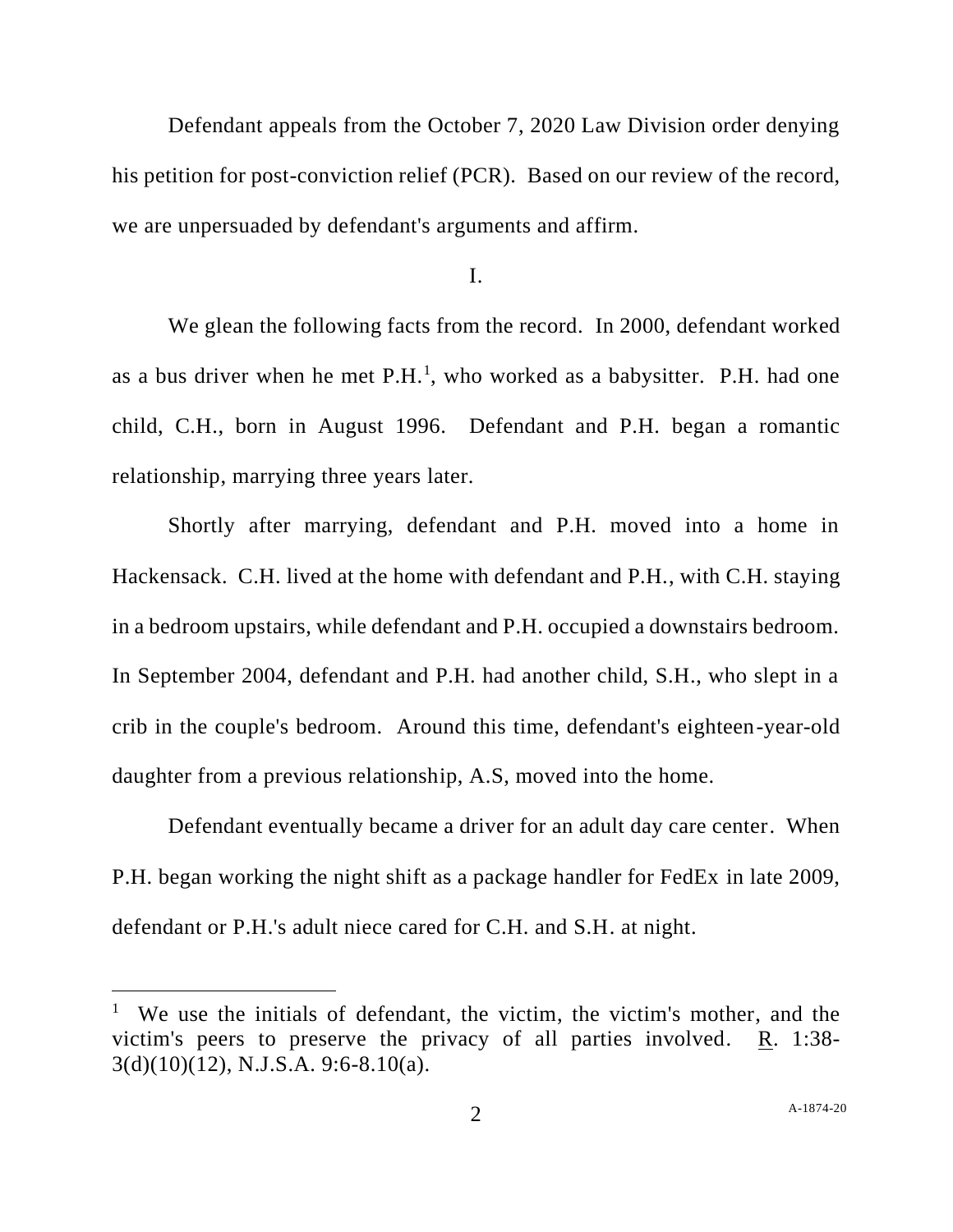In April 2010, C.H., then thirteen years old, and her best friend, C.A., were texting, each complaining about life's difficulties. At some point during this exchange, C.H. texted to C.A., "at least you don't have a rapist of a stepfather to worry about."

C.A. encouraged C.H. to speak with her mother about defendant's abuse but did not otherwise disclose C.H.'s revelation. The next day, C.H. told another friend, E.W., that defendant had "touched [her] inappropriately" on her breasts and "private area." E.W. also told C.H. to disclose defendant's actions to her mother or someone else.

C.H. told her mother of defendant's abuse soon thereafter. Her mother insisted that C.H. go to the police station, but C.H. refused. P.H. called defendant and began yelling at him, but the call eventually dropped. Defendant then called C.H., asking "what was wrong with P.H." C.H. informed defendant that she revealed his abuse to P.H.

The following Tuesday, Detective Michael Capone of the Hackensack Police Department called P.H., requesting she come to the police station. When P.H. arrived at the police station, C.H. was already there.<sup>2</sup> An anonymous caller

 $2 \text{ A school resource officer brought C.H. to the police station.}$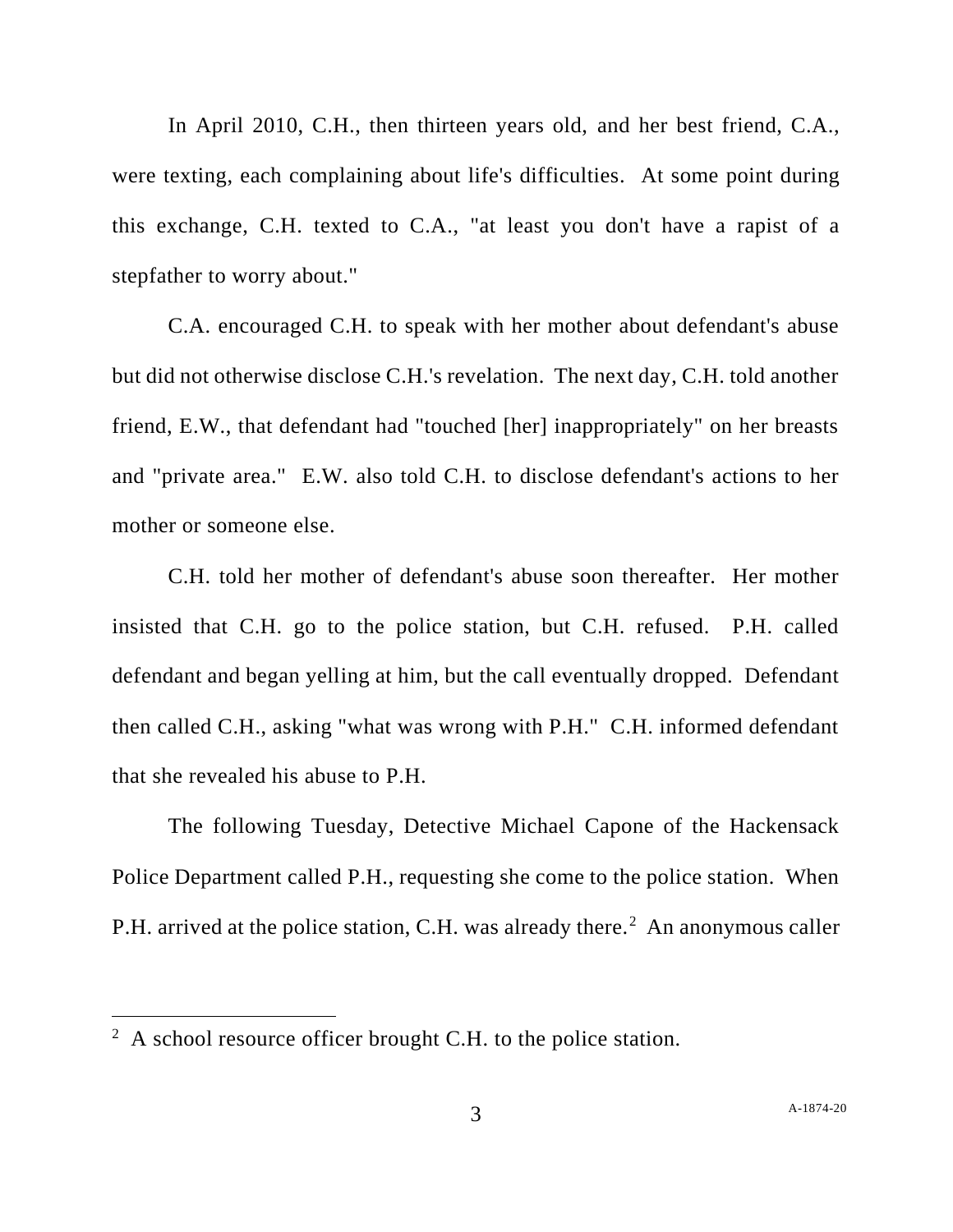informed the Division of Youth and Family Services<sup>3</sup> of potential abuse occurring in the home. The police interviewed C.H., who provided detailed accounts of defendant's abuse from the time she was eight years old until she was thirteen years old.

On August 10, 2010, a Bergen County Grand Jury returned a four-count indictment, charging defendant with first-degree aggravated sexual assault, N.J.S.A. 2C:14-2a(1) and (2), second-degree sexual assault, N.J.S.A. 2C:14-2b, third-degree aggravated sexual contact, N.J.S.A. 2C:14-3(a), and second-degree endangering the welfare of a child, N.J.S.A. 2C:24-4(a).

After a jury found defendant guilty of all charges, the trial judge imposed two consecutive eighteen-year terms, with an eighty-five percent mandatory minimum, pursuant to the No Early Release Act (NERA), N.J.S.A. 2C:43-7.2., a consecutive ten-year term, a concurrent eighteen-year term, and a concurrent five-year term, resulting in an aggregate term of forty-six years with a 30.6-year mandatory minimum. Defendant appealed, and we affirmed defendant's convictions and sentence in August 2014. State v. T.M.S., No. A-2411-11, (App. Div. Aug. 13, 2014).

<sup>&</sup>lt;sup>3</sup> The Division of Youth and Family Services is now known as the Division of Child Protection and Permanency.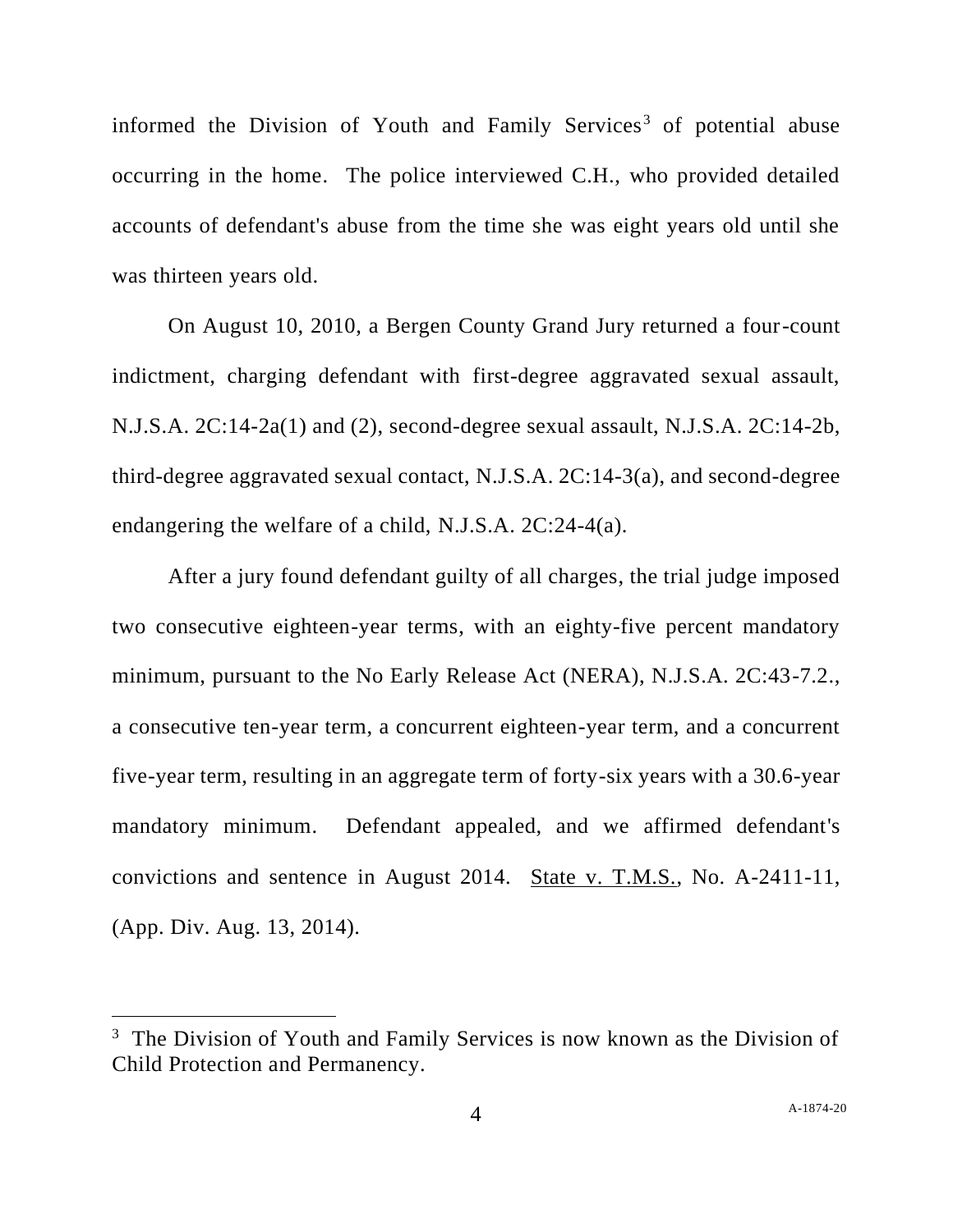Defendant filed his first petition for PCR in 2015, asserting that he received ineffective assistance of counsel. The Law Division denied the petition on August 10, 2016, and we affirmed on April 5, 2018. State v. T.M.S., No. A-1800-16 (App. Div. Apr. 5, 2018). Defendant filed his second pro se petition for PCR on November 12, 2019, challenging only the legality of his sentence. Following oral argument on September 3, 2020, the PCR court denied defendant's second petition in a written opinion.

This appeal followed, with defendant raising the following arguments for our consideration:

## POINT I

SENTENCING COUNSEL'S FAILURE TO OBJECT TO A MAVERICK SENTENCING JUDGE SUBSTITUTING HER JUDGMENT FOR THE AGGRAVATING FACTORS LISTED IN THE CRIMINAL CODE AND IGNORING SENTENCING CASE LAW[] RESULTED IN DEFENDANT NOT HAVING THE ASSISTANCE OF COMPETENT COUNSEL AT HIS SENTENCE HEARING AND ALSO RESULTED IN THE IMPOSITION OF AN ILLEGAL SENTENCE REQUIRING DEFENDANT'S SENTENCE BE VACATED AND HIS CASE REMANDED FOR A NEW SENTENCE HEARING.

## POINT II

# THE FAILURE OF APPELLATE COUNSEL TO CHALLENGE DEFENDANT'S SENTENCE ON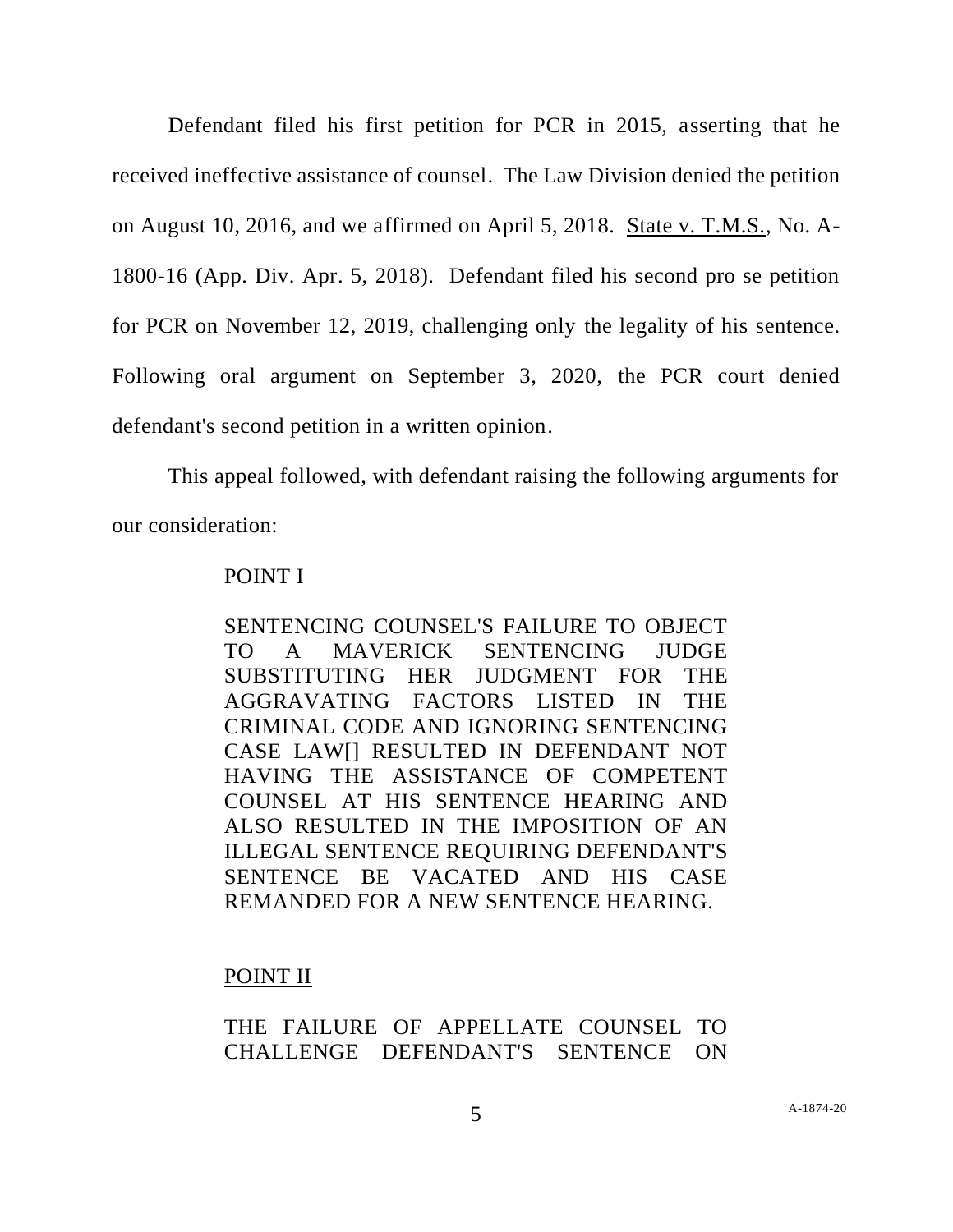DIRECT APPEAL BY ARGUING THE SENTENCING COURT ABUSED ITS DISCRETION AND IMPOSED AN ILLEGAL SENTENCE, WHEN IT MISAPPLIED AGGRAVATING FACTORS AND SENTENCED DEFENDANT TO CONSECUTIVE TERMS, DEPRIVED DEFENDANT OF HIS CONSTITUTIONAL RIGHT TO THE EFFECTIVE ASSISTANCE OF APPELLATE COUNSEL.

#### II.

We begin our analysis by acknowledging the legal principles governing this appeal. We review the denial of a PCR petition with "deference to the trial court's factual findings ... 'when supported by adequate, substantial and credible evidence.'" State v. Harris, 181 N.J. 391, 415 (2004) (alteration in original) (quoting Toll Bros. v. Twp. of W. Windsor, 173 N.J. 502, 549 (2002)). Where "no evidentiary hearing has been held, we 'may exercise de novo review over the factual inferences drawn from the documentary record by the [PCR judge].'" State v. Reevey, 417 N.J. Super. 134, 146-47 (App. Div. 2010) (alteration in original) (quoting Harris, 181 N.J. at 421). We also review de novo the legal conclusions of the PCR judge. Harris, 181 N.J. at 415-16 (citing Toll Bros., 173 N.J. at 549).

Post-conviction relief serves the same function as a federal writ of habeas corpus. State v. Preciose, 129 N.J. 451, 459 (1992). When petitioning for PCR, a defendant must establish by a preponderance of the credible evidence that he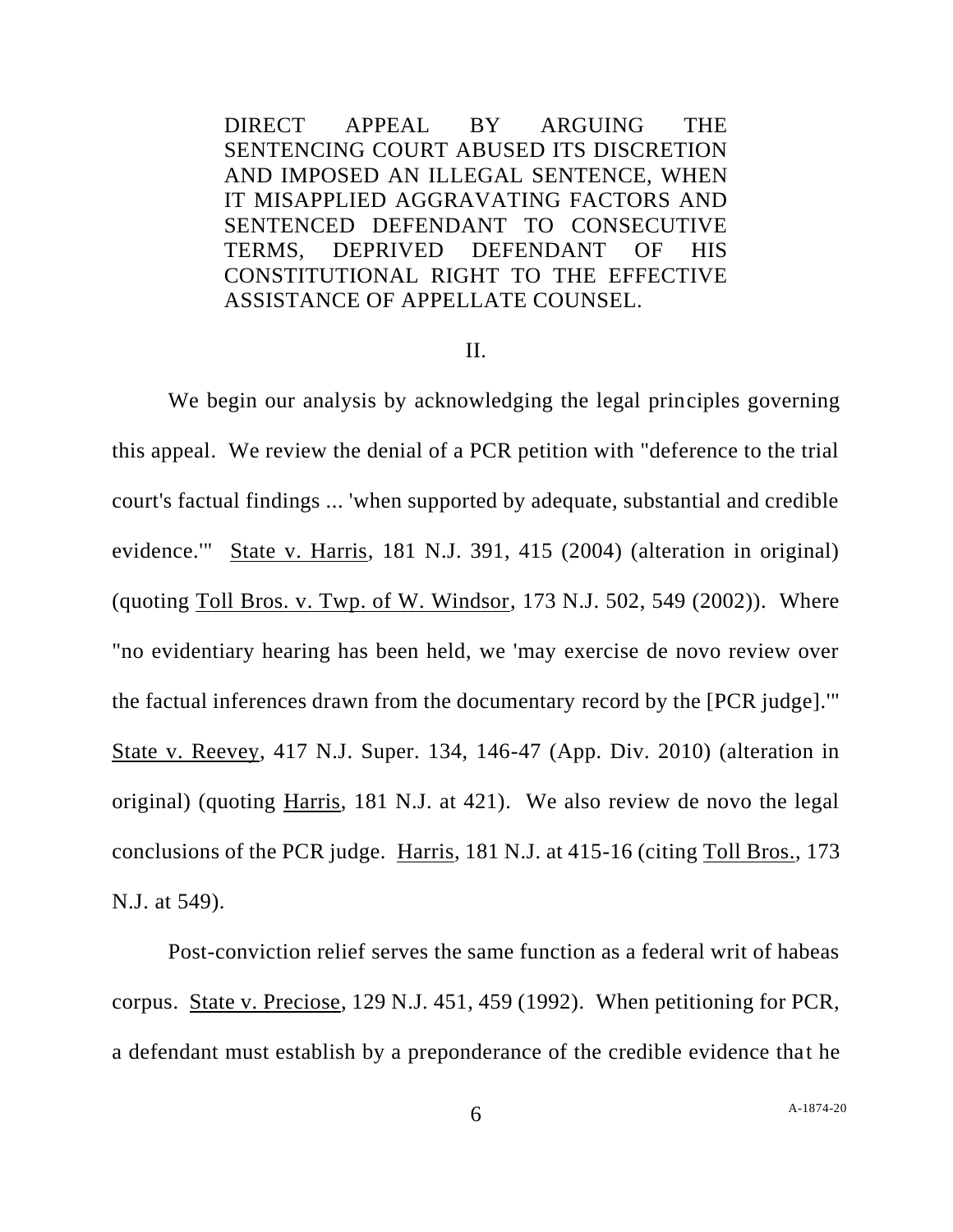or she is entitled to the requested relief. Ibid. (citations omitted). The defendant must allege and articulate specific facts that "provide the court with an adequate basis on which to rest its decision." State v. Mitchell, 126 N.J. 565, 579 (1992).

Both the Sixth Amendment of the United States Constitution and Article 1, paragraph 10 of the State Constitution guarantee the right to effective assistance of counsel at all stages of criminal proceedings. Strickland v. Washington, 466 U.S. 668, 686 (1984) (citing McMann v. Richardson, 397 U.S. 759, 771 n.14 (1970)). To demonstrate ineffectiveness of counsel, "First, the defendant must show that counsel's performance was deficient . . . . Second, the defendant must show that the deficient performance prejudiced the defense." Id. at 687.

In State v. Fritz, our Supreme Court adopted the two-part test articulated in Strickland. 105 N.J. 42, 58 (1987). To meet the first prong of the Strickland test, a defendant must show "that counsel made errors so serious that counsel was not functioning as the 'counsel' guaranteed by the Sixth Amendment." Strickland, 466 U.S. at 687. Reviewing courts indulge in a "strong presumption that counsel's conduct falls within the wide range of reasonable professional assistance." Id. at 689. The fact that a trial strategy fails to obtain the optimal outcome for a defendant is insufficient to show that counsel was ineffective.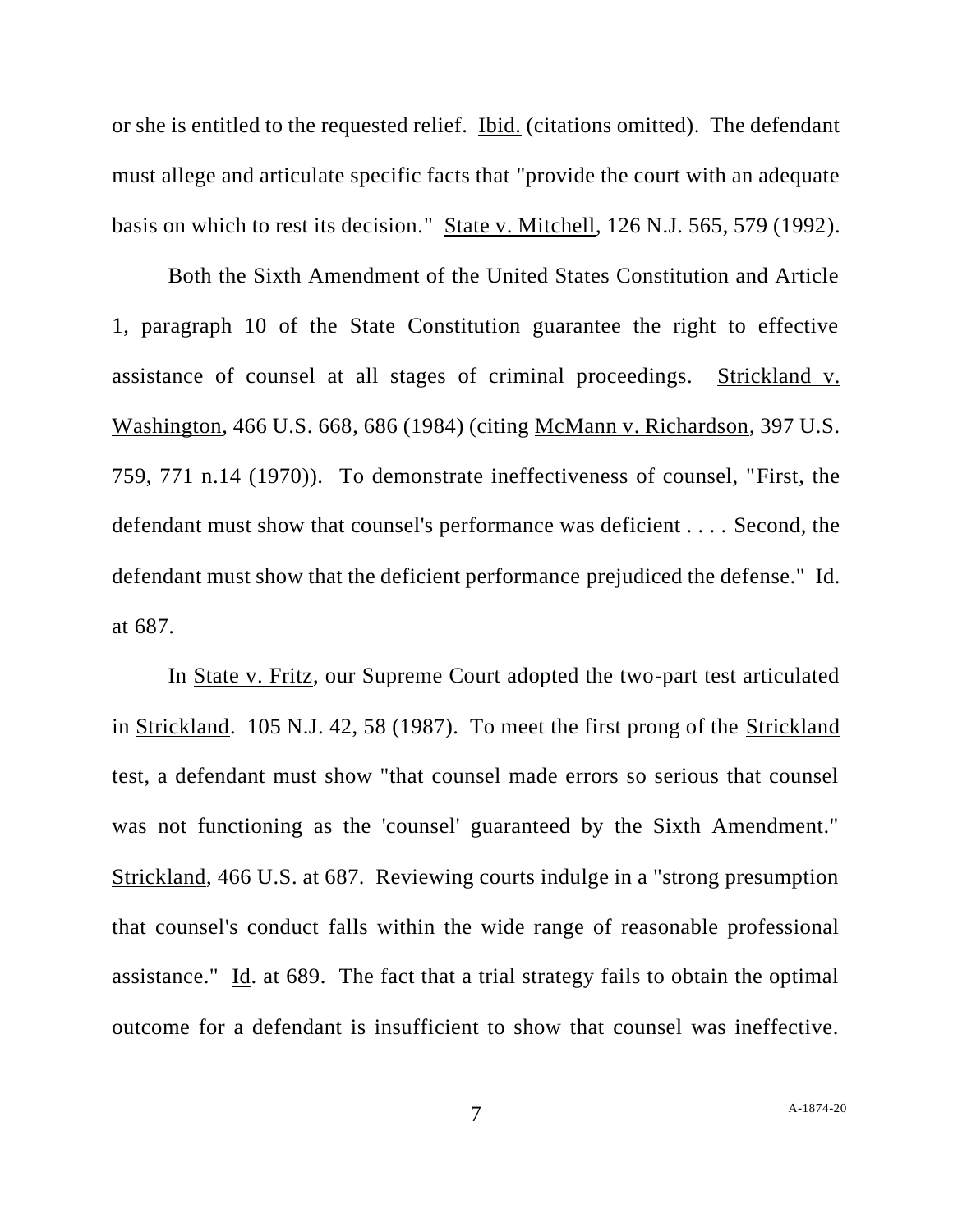State v. DiFrisco, 174 N.J. 195, 220 (2002) (citing State v. Bey, 161 N.J. 233, 251 (1999)). The second prong of the Strickland test requires the defendant to show "that counsel's errors were so serious as to deprive the defendant of a fair trial, a trial whose result is reliable." Strickland, 466 U.S. at 687. Put differently, counsel's errors must create a "reasonable probability" that the outcome of the proceedings would have been different if counsel had not made the errors. Id. at 694.

The second Strickland prong is particularly demanding: "the error committed must be so serious as to undermine the court's confidence in the jury's verdict or the result reached." State v. Allegro, 193 N.J. 352, 367 (2008) (quoting State v. Castagna, 187 N.J. 293, 315 (2006)). "Prejudice is not to be presumed," but must be affirmatively proven by the defendant. Ibid. (citing Fritz, 105 N.J. at 52; Strickland, 466 U.S. at 693).

<u>Rule</u>  $3:22-12(a)(2)(C)$  provides that "no second or subsequent petition shall be filed more than one year after the latest of the date of the denial of the first or subsequent application for post-conviction relief." R.  $3:22-12(a)(2)(C)$ . However, "[w]hen an illegal sentence is in question, no time limitations apply." State v. Mitchell, 126 N.J. 565 (1992).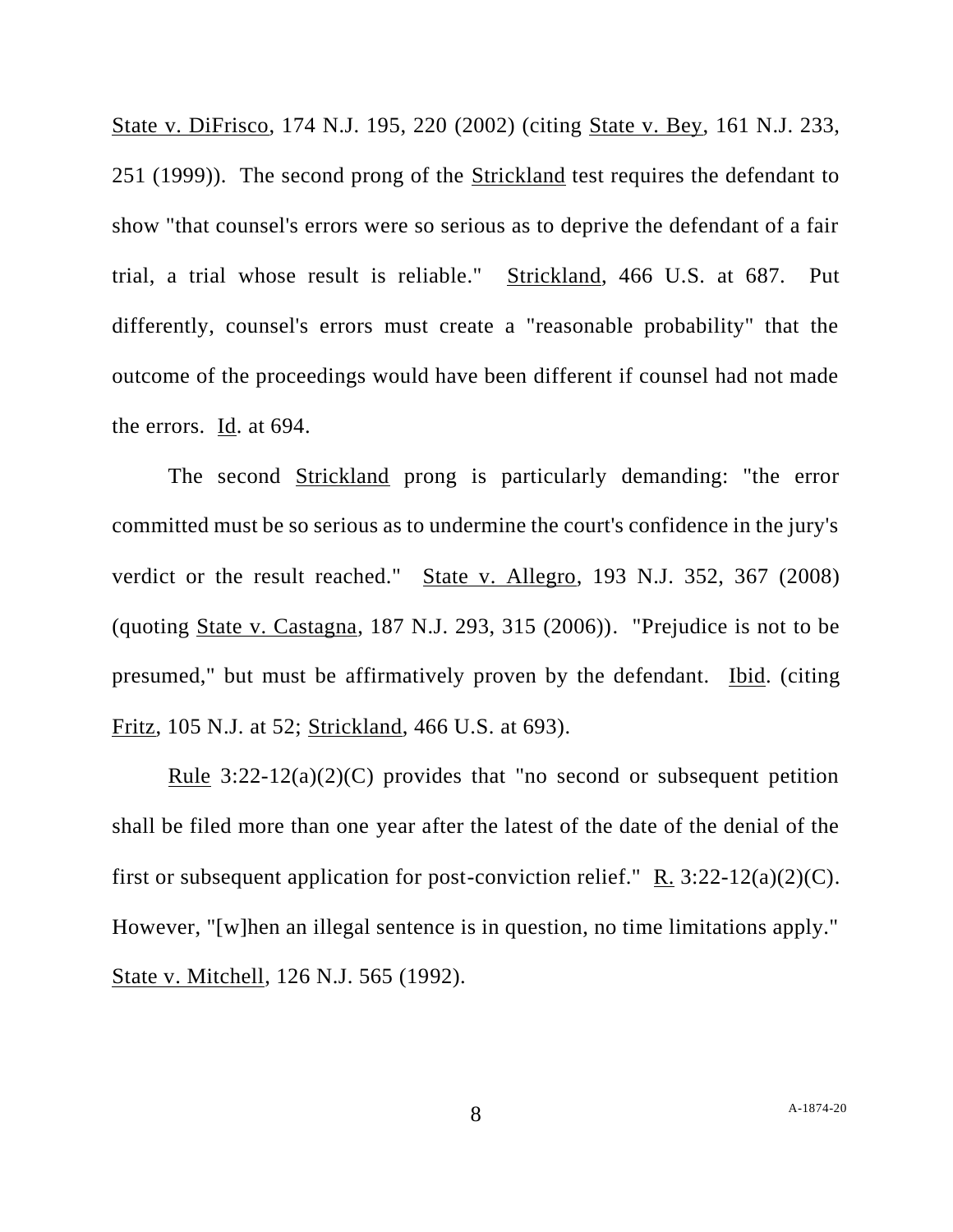Applying these legal principles, we agree with the PCR judge that defendant failed to meet the Strickland/Fritz test's demands; however, we reject the State's argument that defendant's second PCR petition was untimely since defendant's second PCR petition challenged the legality of his sentence, and "no time limitations apply" to bar petitions seeking such relief. Mitchell, 126 N.J. 565.

Defendant argues that during sentencing, his counsel was ineffective for failing to object to both the imposition of consecutive sentences and to the sentencing judge "substituting her judgment for the aggravating factors listed in the criminal code." Defendant relies heavily on the factors articulated in State v. Yarbough, 100 N.J. 627, 643 (1985), but our Supreme Court has since stressed "that the Yarbough guidelines are just that – guidelines." State v. Carey, 168 N.J. 413, 427 (2001). Sentencing courts "may impose consecutive sentences though a majority of the Yarbough factors support concurrent sentences." Id. at 427–28. Defendant's trial counsel argued for a lesser sentence but didn't challenge the imposition of the otherwise legal sentence. "The failure to raise unsuccessful legal arguments does not constitute ineffective assistance of counsel." State v. Worlock, 117 N.J. 596, 625 (1990).

9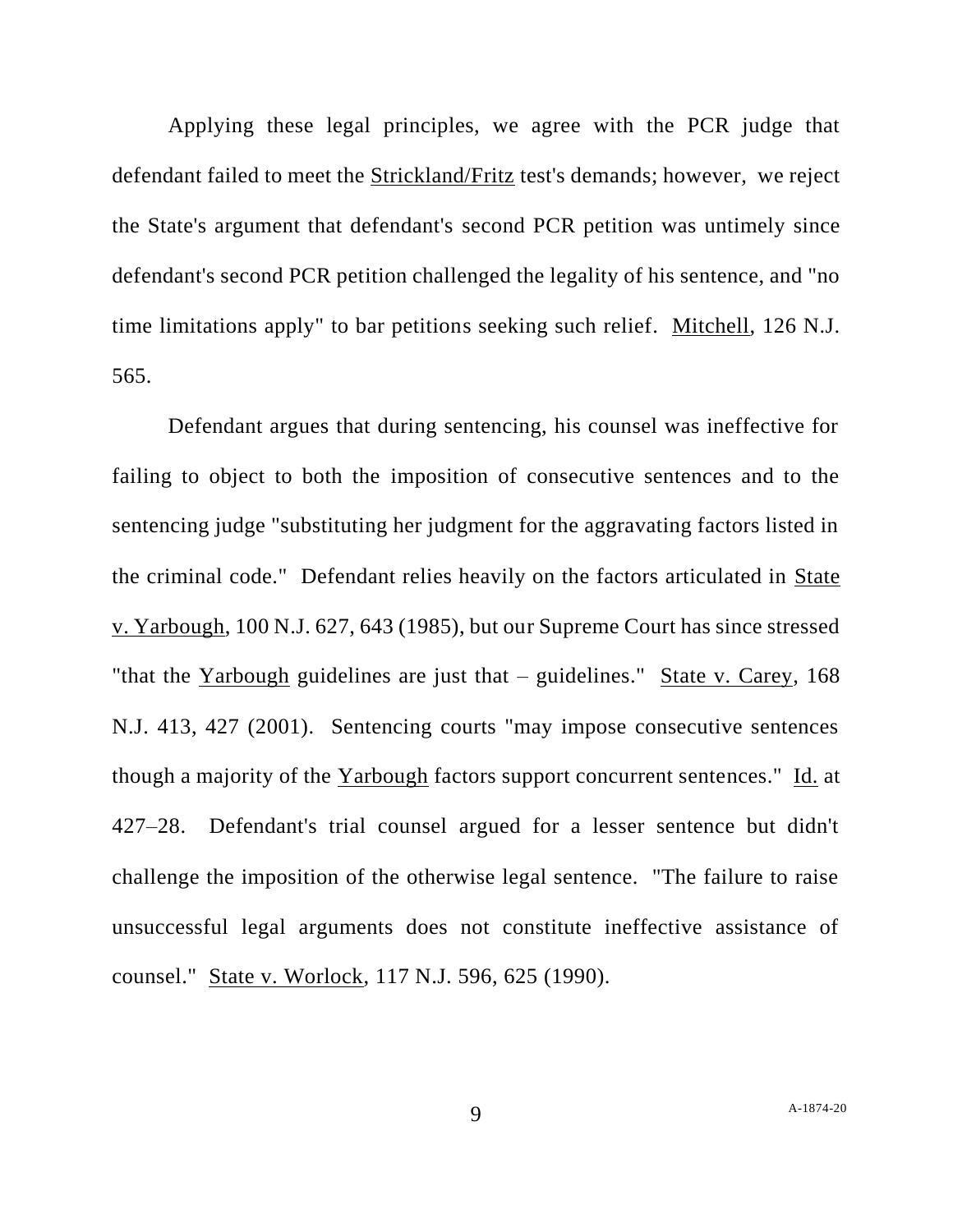We reject defendant's argument that his sentence was illegal. At sentencing, the trial judge applied aggravating factors one, nature of the offense; two, seriousness of the harm; four, breach of trust; and six, extent of prior criminal record. N.J.S.A.  $2C:44-1(a)(1)(2)(4)$  and (6). The PCR court concluded that "there was nothing illegal about the trial court's imposing three consecutive sentences and that the sentence actually imposed was 'nearly half of the maximum allowable under the law.'" "Mere excessiveness of sentence otherwise within authorized limits . . . is not an appropriate ground for [PCR] and can only be raised on direct appeal from the conviction." State v. Acevedo, 205 N.J. 40, 46 (2011).

The second **Strickland/Fritz** prong requires that deficient counsel prejudiced the outcome of the proceeding. Fritz, 105 N.J. at 52. Nothing in the record suggests that had defendant's trial counsel objected to the sentence imposed, a different outcome would have resulted. Defendant therefore failed to establish a prima facie case of ineffective assistance of counsel.

For substantially the same reasons, defendant's appellate counsel did not provide ineffective assistance of counsel. See Worlock, 117 N.J. at 625. ("The failure to raise unsuccessful legal arguments does not constitute ineffective assistance of counsel.").